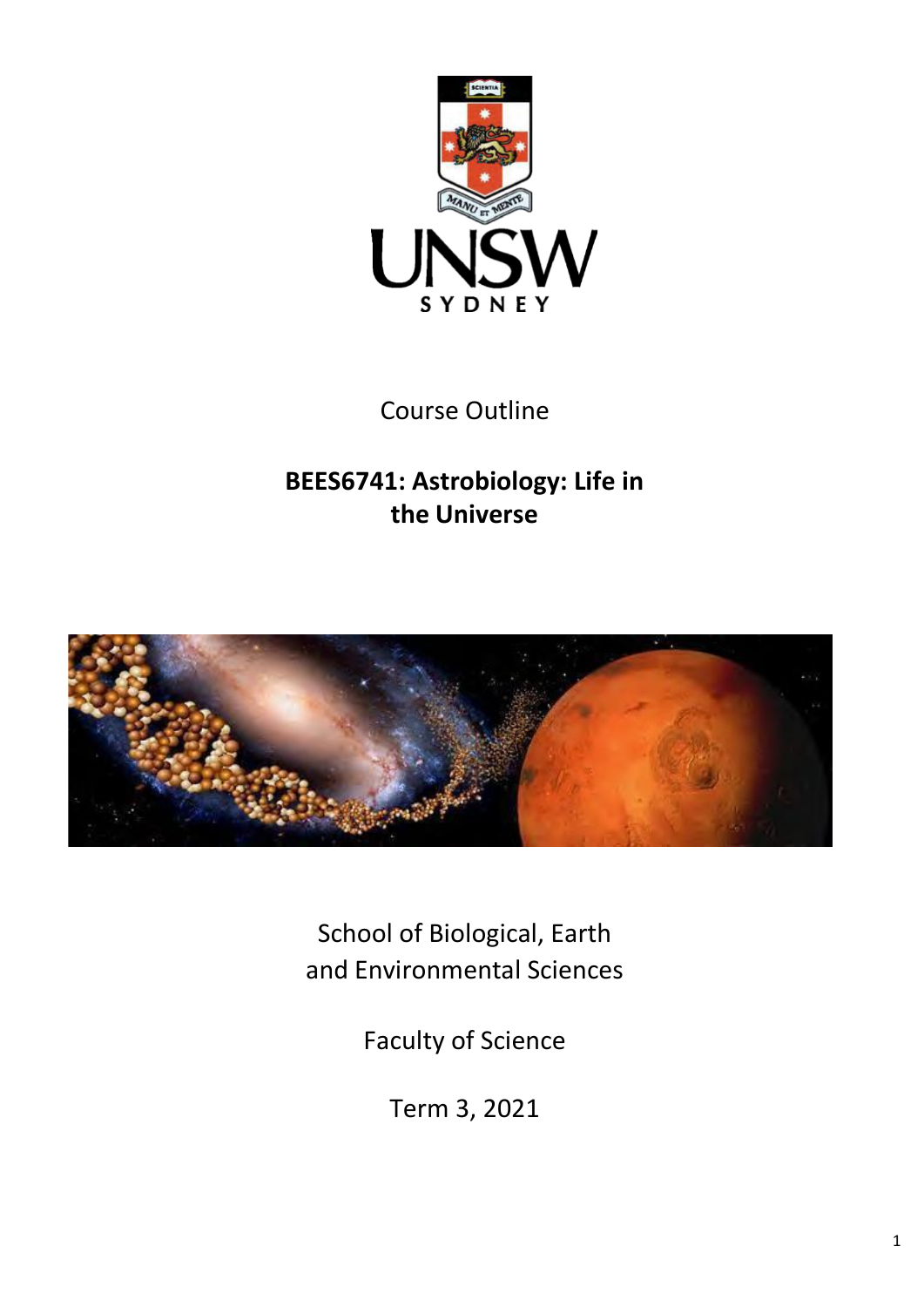| <b>Position</b>        | <b>Name</b>                      |                          |
|------------------------|----------------------------------|--------------------------|
|                        |                                  | Email                    |
| <b>Course Convener</b> | Associate Professor Carol Oliver | carol.oliver@unsw.edu.au |
| Marker                 | Dr Tara Djokic                   | t.djokic@unsw.edu.au     |

### **2. Course information**

Units of credit: 6

Teaching times and locations: **Fully online**

## **2.1 Course summary**

Welcome to BEES6741 Astrobiology: Life in the Universe – a fully online course

Astrobiology encompasses the search for our origins on Earth against the backdrop of the vastness of space, how life co-evolved with our planet, and what our future on Earth might be in cosmic perspective terms. It tackles the profound question of whether we are alone in the universe and what the answer – either way - would mean to us. Astrobiology is interdisciplinary, bridging across astronomy, microbiology, geology, geochemistry, paleobiology, and planetary geology. It also includes ethical and philosophical questions such as planetary protection and whether we should send messages into space on behalf of all humanity in the infinitesimally small chance of being heard by other intelligent civilisations.

To grasp the immensity of the subject, the course centres on the origin of life on Earth and the search for a second origin of life within our own solar system to better understand whether we may or may not be alone in the universe. The most likely and accessible place to find that second origin of life is Mars – the most Earth-like planet and the one most likely to be visited and ultimately inhabited by humans in the foreseeable future. Students virtually explore a Mars analogue related to the origin of life on Earth (the Pilbara in Western Australia) in preparation to explore a potentially similar environment on Mars – Jezero Crater – with guidance for the latter in a virtual class with NASA Mars Deputy Program Scientist Dr Adrian Brown.

The course concludes with an overview of how what we learn about Mars as a habitable world informs our search for life elsewhere in the universe. This is a third level (third year) course also open to postgraduates.

## **2.2 Course aims**

This course aims to develop skills in interdisciplinary thinking, following in the footsteps of astrobiologists in their quest to figure out our place in the universe. The focus is on how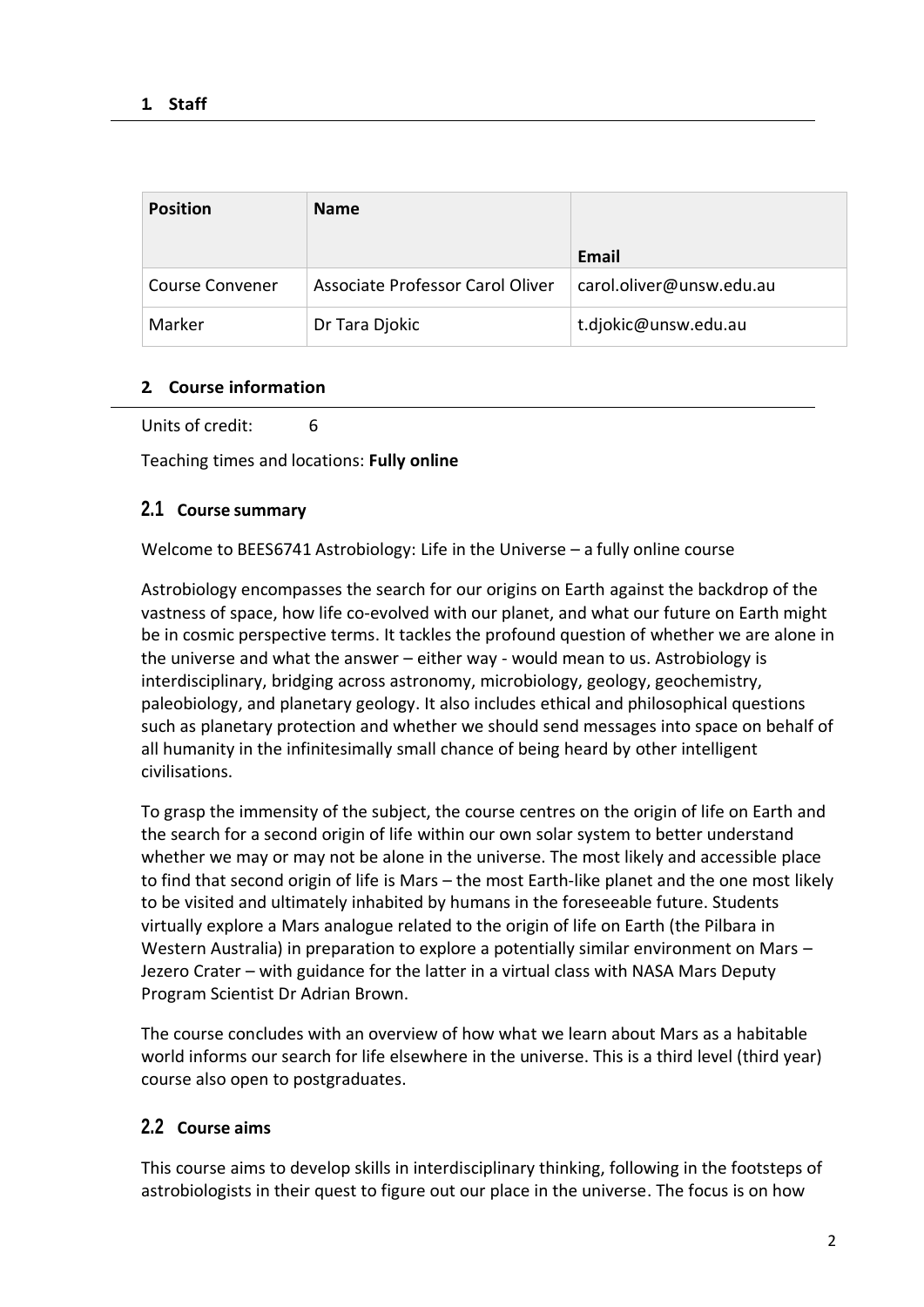students use their increasing knowledge of astrobiology learned naturally through thinking about the problems and challenges in astrobiology. As such, there are no quizzes because no rote learning is required or tested, but each module concludes with a summary of what students should have gained from the module for you to self-check on progress. In addition, Assignment 1 Part A is due in Week 2 with marks back in Week 3 to help students ensure they are on track at an early stage of the course.

## **2.3 Learning in a fully online course**

BEES 6741 is fully online and mostly asynchronous. This means you can study the weekly modules flexibly. However, it is strongly recommended you study the module in the week it is released to avoid falling behind in the course.

There are three 30-minute synchronous virtual class discussions. The dates and times are specified in the course table below. The sessions, focused on assessment help, are intended for direct interaction with me and the rest of the class. These are recorded, but participation is encouraged so students can ask questions that occur during the discussion. Other virtual classes will be held weekly or fortnightly depending on demand.

One-on-one tutorials with me are available on request throughout the course – and you are strongly encouraged to take advantage of this opportunity (multiple times if you wish).

# **2.4 How to be successful in this course**

**Now:** Treat this course as you would a face-to-face course. Review the course outline carefully and ask me any questions you may have. Create a schedule for the reading of the modules, the additional reading to increase your depth of understanding, and time to undertake assessments. Read assessments and rubrics – studies indicate up to 80% of students do not perform this simple function and lose marks by not addressing the assessment and rubrics. But equally, some part of the assessment or rubrics may not make sense to you. If you find you are not completely confident with the assessment and rubrics, or the content of the week's module, book a one-on-one tutorial with me so we can discuss.

**Daily:** Read any announcements posted in the course.

**Weekly:** Complete the current week's module, including readings. Take notes when reading course materials or watching videos as you would in a face-to-face course. Studies show that writing notes by hand helps you to learn and reflect and ultimately to do better on assessments, so consider whether this would be helpful to you. Reading online and watching the videos without note-taking is a less effective learning strategy. Lack of notetaking may result in assessments taking longer to undertake. You are strongly encouraged to begin assessments at least in the previous week before the assessment is due.

**Anytime:** Connect with me, Carol, your instructor if you have any questions in advance of due dates. I am here to help, and I really like to see my students do well.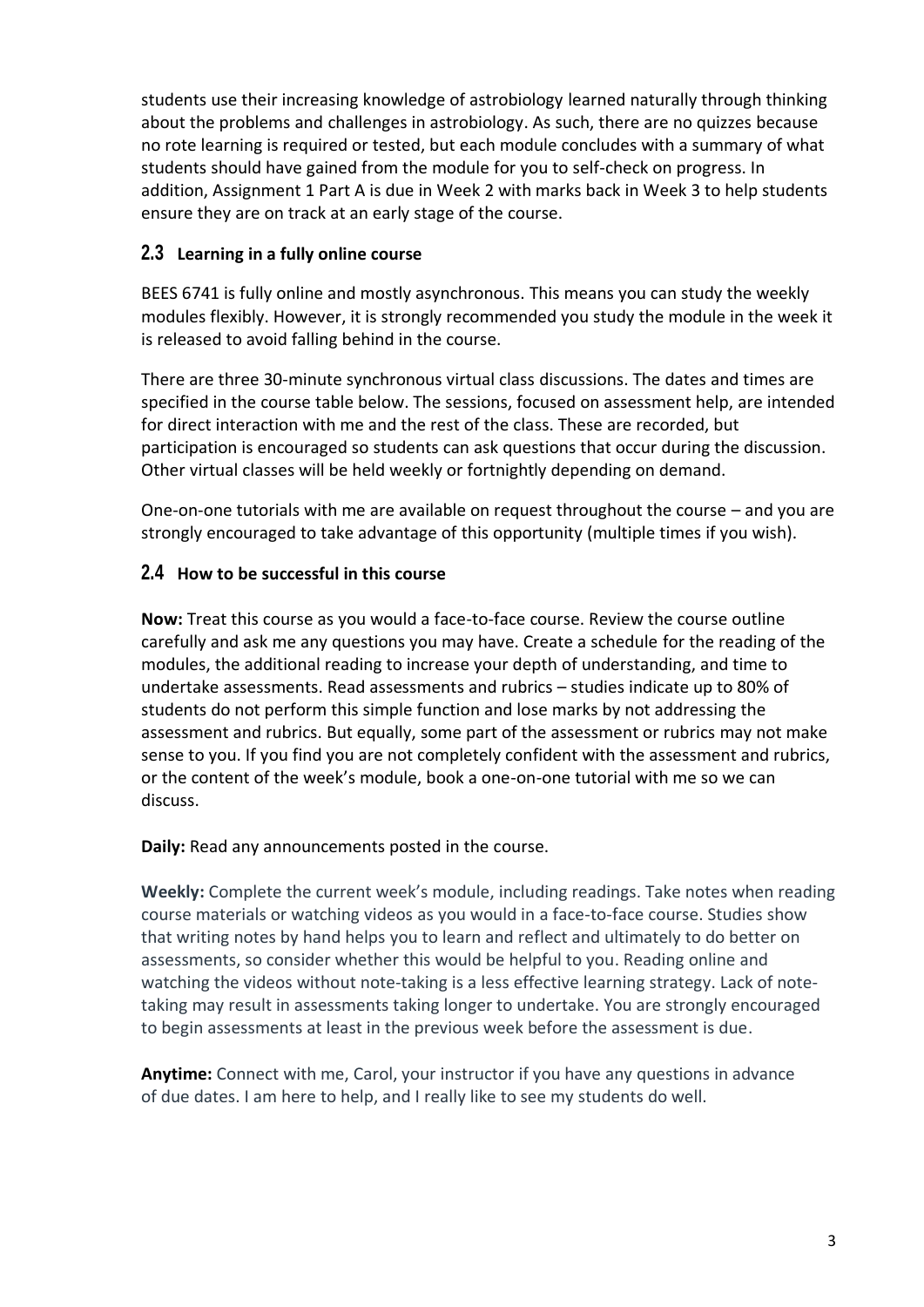# **2.5 Course learning outcomes (CLO)**

On completion of the course the successful student will be able to:

- CLO 1: Critically analyse and evaluate multiple lines of evidence in relation to the search for life in the universe. Students will be able to form a coherent argument on the strengths and weakness of the available evidence.
- CLO 2: Synthesise the evidence from a Virtual Field Trip to reconstruct the geological sequence of events 3.48 billion years ago that led to the formation of microbial mats called stromatolites – the earliest, most convincing evidence of life on Earth.
- CLO 3: Apply lessons learned in the Virtual Field Trip to investigate Jezero Crater on Mars, and to consider the implications for the search for life elsewhere in the universe.
- CLO 4: Demonstrate the ability to search for, evaluate, and select appropriate primary and secondary literature relating to Mars and the search for life elsewhere in the universe.

| <b>Faculty of Science</b><br><b>Graduate Attributes</b>          | <b>Level of Focus</b><br>$0 = No$<br>Focus $1 =$<br>Minimal<br>$2 =$ Minor<br>$3 = Major$ | <b>Related Tasks &amp; Assessment</b>                                                                                                                                                                                                                                                                                                                                                                                                        |
|------------------------------------------------------------------|-------------------------------------------------------------------------------------------|----------------------------------------------------------------------------------------------------------------------------------------------------------------------------------------------------------------------------------------------------------------------------------------------------------------------------------------------------------------------------------------------------------------------------------------------|
| 1. Research, inquiry, and<br>analytical thinking<br>abilities.   | 3                                                                                         | Interactive Virtual Field Trip investigative project<br>with problem solving assessment. The final<br>assessment involves a critical analysis of data to<br>form a strategy for detecting past life on Mars if<br>it was ever present. The skills can be transferred<br>and applied to the workplace                                                                                                                                         |
| 2. Capability and motivation<br>for intellectual<br>development. | 3                                                                                         | Students are encouraged to explore their<br>capability for lifelong learning, motivated by<br>the interesting question: Are we alone in<br>the universe? Rote learning is strongly<br>discouraged in the course. Students are<br>encouraged to explore each concept in<br>terms of how the learning fits into their<br>worldview or changes it. Prompting lifelong<br>learning may lead to a wider choice of<br>careers over a working life. |

### **3. Graduate attributes developed in this course**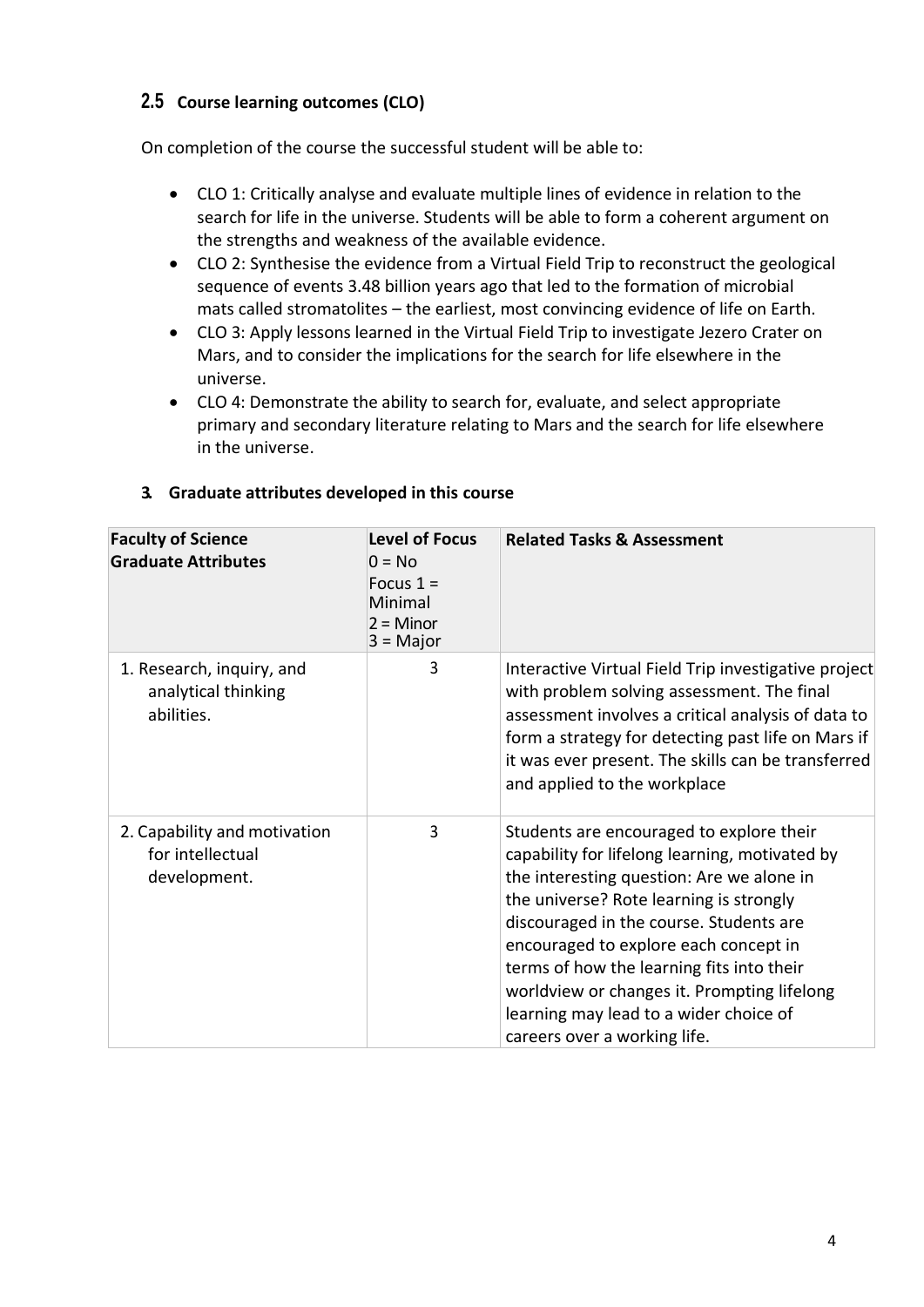| 3. Ethical, social,<br>and professional<br>understanding. | $\mathbf{1}$ | Ethical questions are addressed in terms<br>of the exploration of Mars as a pristine<br>planet. Have we already introduced<br>microbes from Earth by landing on<br>Mars? And what would we do if we<br>discovered Mars has evolved life and<br>that microbesstill exist on Mars. Should<br>we still send human explorers in the<br>future? An understanding of ethical<br>considerations may be able to be<br>transferred and applied in the<br>workplace. |
|-----------------------------------------------------------|--------------|------------------------------------------------------------------------------------------------------------------------------------------------------------------------------------------------------------------------------------------------------------------------------------------------------------------------------------------------------------------------------------------------------------------------------------------------------------|
| 4. Communication.                                         | 3            | Interactions with other students in<br>virtual classes and communicating with<br>at least one other student for part of<br>the second assessment.<br>Communication is regularly at the top<br>of the list of graduate attributes sought<br>by employers.                                                                                                                                                                                                   |
| 5. Teamwork, collaborative,<br>and management skills.     | 3            | Create and present a three-minute video with at<br>least one other student. This is to elicit the<br>sequence of events $-$ from the evidence $-$ that<br>must have occurred in the Pilbara 3.48 billion<br>years ago to encourage microbial life to flourish.<br>Teamwork and collaborative skills are desirable<br>graduate attributes in the workplace.                                                                                                 |
| 6. Information literacy.                                  | 3            | Search for and use primary and secondary<br>literature to support arguments relating to<br>available evidence in astrobiology. Understand<br>confirmation bias in using internet search<br>engines. Information literacy is critical in<br>workplace decision-making.                                                                                                                                                                                      |

#### **4. Strategies, rationale, and approaches to learning**

Students engage with strategies aimed at integrating new astrobiology knowledge into prior science learning to deepen and broaden that knowledge with a unique interdisciplinary approach. Students are provided with opportunities to research and write about astrobiology to consolidate and integrate that new knowledge.

The assessments are interrelated, one building on the other. They are formative and summative. Assessment 1 (Parts A and B) teaches the student to analyse and evaluate new and sometimes complex information. Assessment 2 (Parts A and B) is designed for active and social learning, as well as learning by doing. Assessment 3 provides students with the opportunity to engage with the world's leading space agency, NASA, to develop and consolidate their mastery of this course.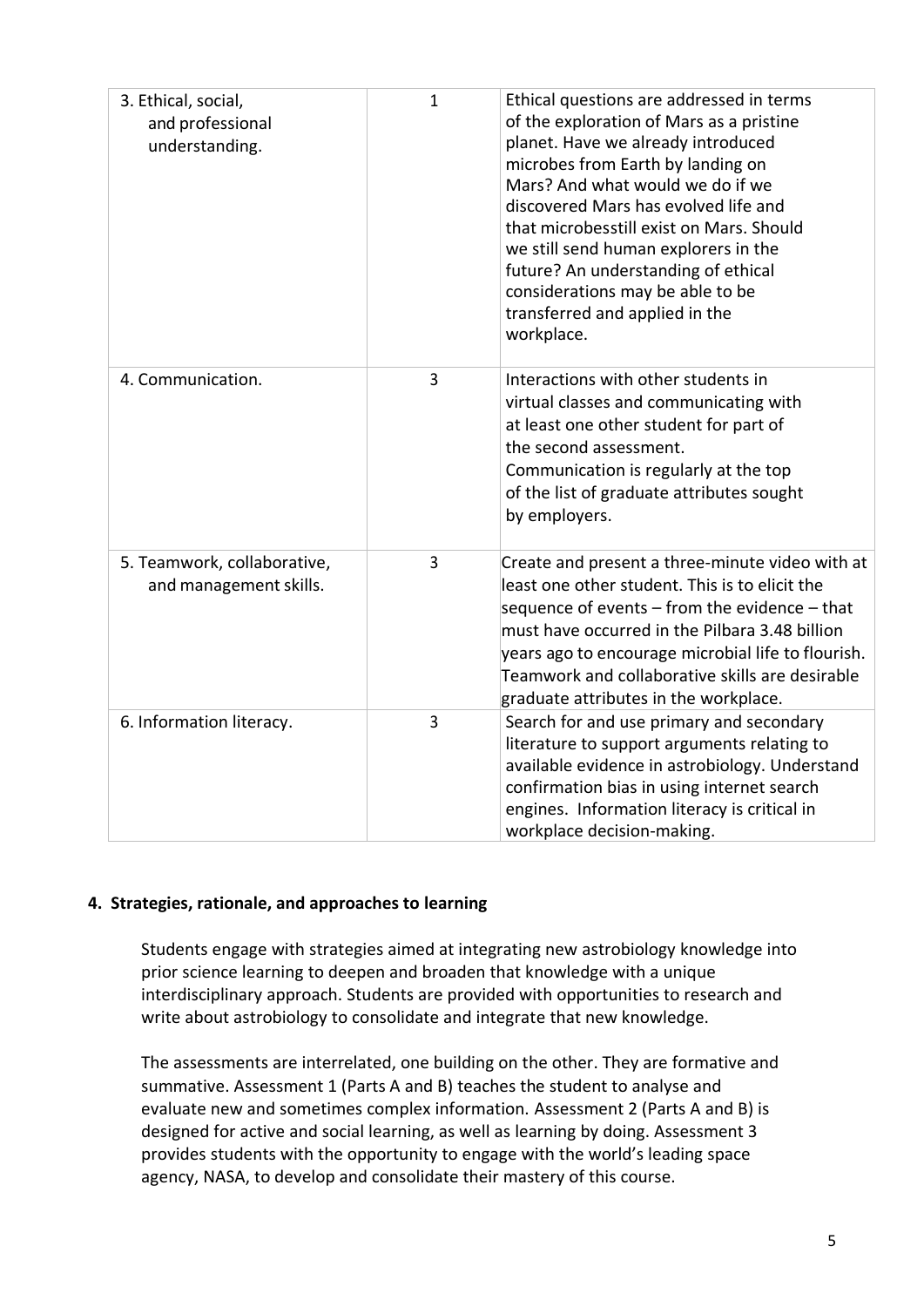Comparisons between early life on Earth and the possibility of past or present life on Mars will allow students to reflect on variation, and to discuss the probabilities of life on Mars and beyond, drawing on both past and new knowledge. From the outset, it will be made clear to students why the concepts in astrobiology are useful to past, present, and future learning by understanding what an interdisciplinary approach to research means and how drawing on, and integrating, expertise from different disciplines could be applied to their intended careers, whatever they may be.

Student to student and student to staff dialogue will be encouraged to drive active learning, co-operative learning, synthesis of diverse perspectives, and the social construction of knowledge via the forum and Teams discussions.

#### **5. Lessons, assessments, and time input required for course**

- **Lessons:** The core content is delivered via short electronic books containing text, images and videos aimed at student understanding of the interdisciplinary nature of key concepts in astrobiology.
- **Three assessments:** These are aimed at helping students build confidence in their understanding of astrobiology. They are based around interactive and dynamic learning including an interactive Virtual Field Trip to where we find the earliest most convincing evidence of life on Earth 3.48 billion years ago. The three assessments are: **A1 (Parts A and B) = 25%; A2 (Parts A and B) = 30%; A3 = 45% (in place of a final exam).**

**Note: Assessments 1, 2 and 3 MUST be completed** to pass the course. This is a course requirement.

**Time input into the course:** The hours for a six Units of Credit at UNSW is 150 hours for the whole course. One third is course content, onethird self-directed research to deepen your understanding and study, and one-third for assessments. You should tackle this fully online course with regular interactions with the course content, completing the week's module in the week it is presented.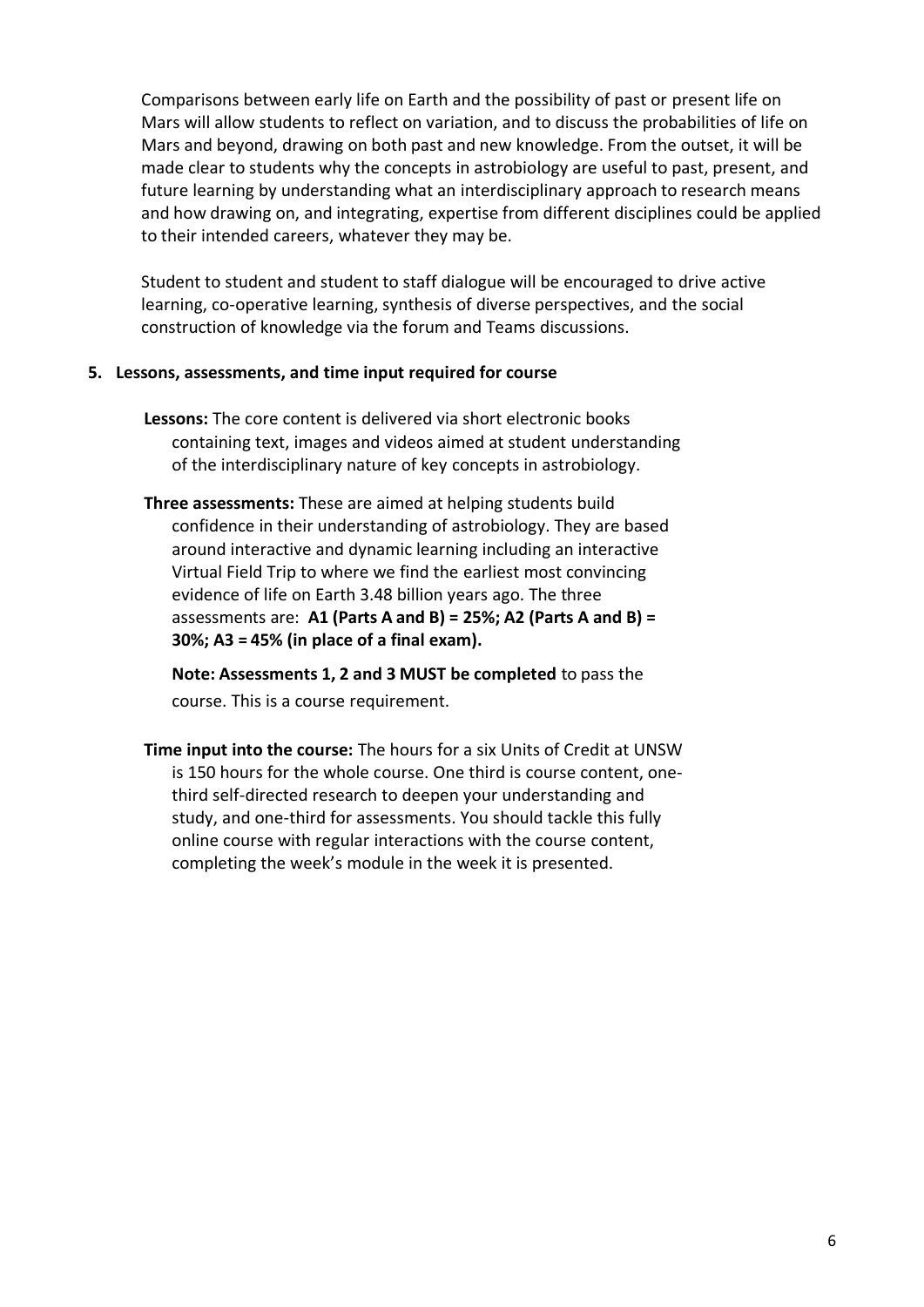# **6. Course schedule and structure**

| <b>Week number</b>                                   | <b>Topics</b>                                                                                                                                                                                                                                                                                                                                     | Due dates and<br>virtual class dates                                                                                                                                                                                                                        |
|------------------------------------------------------|---------------------------------------------------------------------------------------------------------------------------------------------------------------------------------------------------------------------------------------------------------------------------------------------------------------------------------------------------|-------------------------------------------------------------------------------------------------------------------------------------------------------------------------------------------------------------------------------------------------------------|
| Week 1<br>Introduction to<br>Astrobiology            | What is astrobiology?<br>Understanding the processes of<br>$\bullet$<br>nature of science<br>Where are we in the universe?<br>Follow the water<br>$\bullet$<br>Habitability<br>From the Pilbara to Mars<br>Role of the moon<br>$\bullet$<br>Rise to intelligence<br>$\bullet$                                                                     | Virtual class 1 (30 minutes)<br>Thursday Week 1 at 9.30 am                                                                                                                                                                                                  |
| Week 2<br>Co-evolution of life<br>and the planet     | Introduction to co-evolution<br>$\bullet$<br>Early evolution of Earth and<br>Mars<br>Planetary drivers<br>٠<br>Plate tectonics introduction<br><b>Great Oxidation Event</b><br>$\bullet$<br>First eukaryotes<br>٠<br>Events in the 'boring billion'<br>$\bullet$<br>Snowball Earth<br>$\bullet$<br><b>Cambrian Explosion</b>                      | <b>Reflection Part A</b><br>Assessment 1: Watch an 8-<br>minute clip of a lecture on<br>Mars. Summary of up to 300<br>words. (5% of course marks)<br><b>DUE FRIDAY WEEK 2 AT</b><br>7PM.                                                                    |
| Week 3<br>Early life on Earth                        | Shark Bay stromatolites<br>$\bullet$<br>Pilbara ancient stromatolites<br>$\bullet$<br>Microfossils and pseudo<br>$\bullet$<br>microfossils<br>Chemical biosignatures<br><b>Biomarkers</b><br>$\bullet$<br>The four stages in which the<br>$\bullet$<br><b>Pilbara Dresser Formation</b><br>stromatolites arose and died<br>3.48 billion years ago | <b>Essay Part B Assessment 1:</b><br>$1,000 - 1,200$ words<br>excluding references on co-<br>evolution as a possible<br>framework for the search for<br>life on Mars.<br>Reading for assessment:<br>Cabrol (2018), Astrobiology<br>DUE FRIDAY WEEK 3 AT 7PM |
| Week 4<br>Preparing for<br><b>Virtual Field Trip</b> | Undertaking virtual fieldwork<br>$\bullet$<br>Field trip preparation<br>Field notebook preparation<br>Orienting yourself in the Virtual<br>Field Trip<br>Field trip VR and 3-D imagery<br>$\bullet$                                                                                                                                               | Virtual class 2 (30 minutes)<br>Thursday Week 4 at 9.30am<br><b>Begin Virtual Field Trip</b><br>exploration                                                                                                                                                 |
| Week 5<br>Origin of life                             | Ocean-based hot springs<br>٠<br>Land-based hot springs                                                                                                                                                                                                                                                                                            | <b>Undertake Virtual Field Trip</b><br>for Assessment 2 (Parts A)                                                                                                                                                                                           |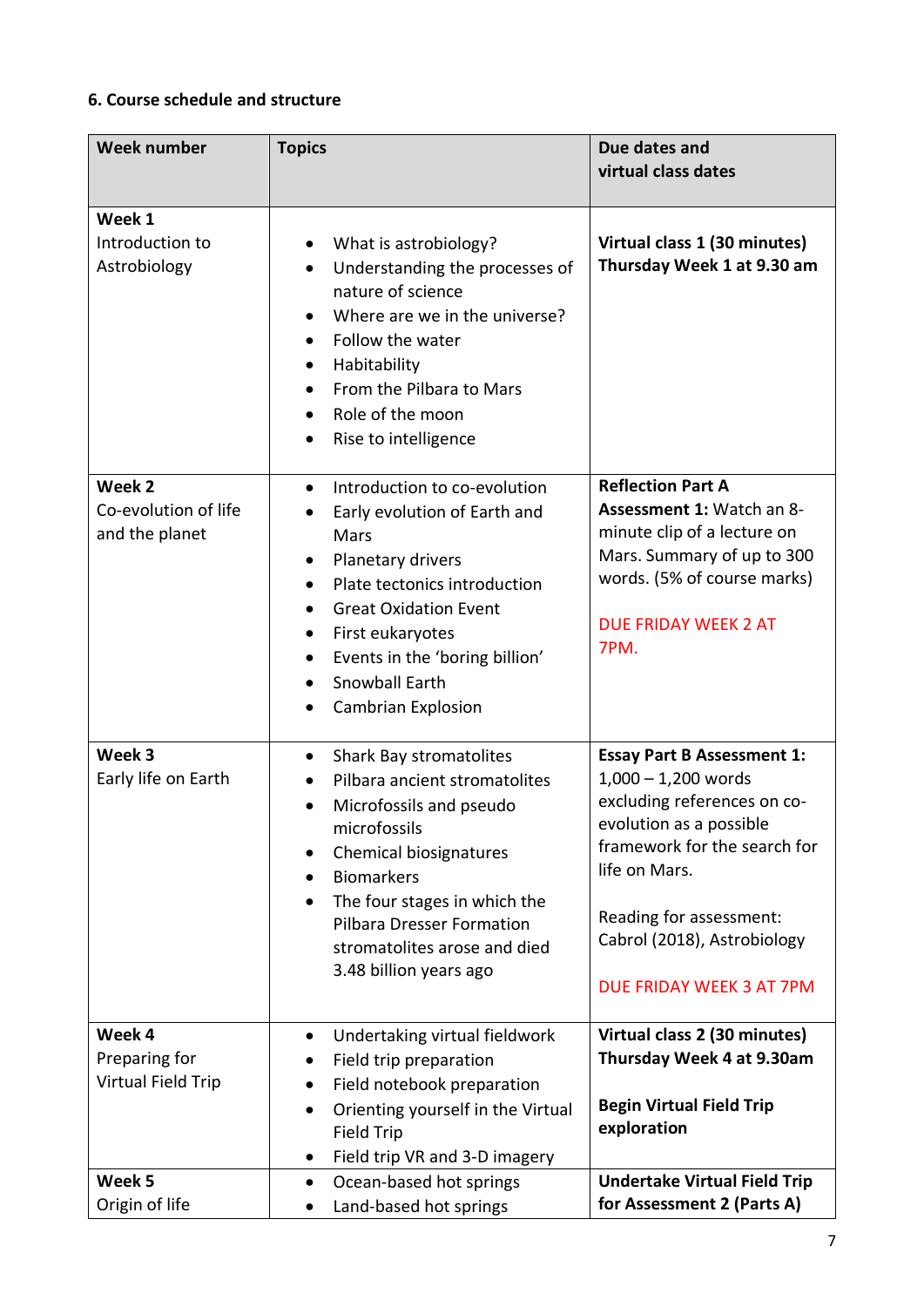| on Earth                   | Life in the extreme                                     | It is essential that you work    |
|----------------------------|---------------------------------------------------------|----------------------------------|
|                            | environments                                            | with your partner on             |
|                            | Ancient hot springs on Mars                             | Assessment 2B in a timely        |
|                            |                                                         | way. Failure to do so on this    |
|                            |                                                         | assessment could lead to loss    |
|                            |                                                         | of marks.                        |
|                            |                                                         |                                  |
|                            |                                                         | Partners can choose to           |
|                            |                                                         | provide an essay of up to        |
|                            |                                                         | 1,000 words with images and      |
|                            |                                                         | references in place of a video.  |
|                            |                                                         |                                  |
|                            |                                                         | <b>Assessment 2 Part A due</b>   |
|                            |                                                         | Friday this week at 7pm          |
| Week 6                     | No assessments or new material this                     |                                  |
| <b>Flexibility Week</b>    | week                                                    |                                  |
|                            |                                                         |                                  |
| Week 7                     | <b>Comparing Earth and Mars</b><br>$\bullet$            | <b>Assessment 2B video</b>       |
| Searching for              | Past water on Mars                                      | interpretation: You should       |
| life on Mars               | Climate change on Mars                                  | work with another student to     |
|                            | Perchlorates and the Vikings                            | interpret the VFT experience     |
|                            | Carbonates, phyllosilicates, and<br>$\bullet$           | in a 3-minute video.             |
|                            | clays on Mars                                           |                                  |
|                            | <b>Habitability of Mars</b>                             | DUE FRIDAY WEEK 7 AT 7PM         |
|                            |                                                         |                                  |
|                            |                                                         |                                  |
|                            | Martian methane: geology or                             |                                  |
|                            | biology?                                                |                                  |
| Week 8                     |                                                         |                                  |
|                            | Site selection                                          | Virtual class 3 (30 minutes)     |
| Exploring<br>Jezero Crater | Relationship of the crater to the<br>Pilbara VFT        | Thursday Week 8 at 9.30 am       |
|                            | <b>Arriving on Mars</b>                                 | Note that is class is subject to |
|                            | Instruments on Perseverance                             | date and time change to meet     |
|                            |                                                         | the needs of NASA during an      |
|                            | Assumptions about Jezero<br>Crater                      | active Mars mission.             |
|                            |                                                         |                                  |
|                            | Findings to date                                        |                                  |
|                            | The science mission                                     |                                  |
| Week 9                     | History of Mars exploration<br>$\bullet$                |                                  |
| Taking the lab and         | Sojourner                                               |                                  |
| hammer to Mars             | The landers                                             |                                  |
|                            |                                                         |                                  |
|                            | The twin Mars Exploration<br>rovers                     |                                  |
|                            |                                                         |                                  |
|                            | Car-size Curiosity rover<br>Exomars                     |                                  |
|                            |                                                         |                                  |
|                            | First flight on another planet<br>China's rover on Mars |                                  |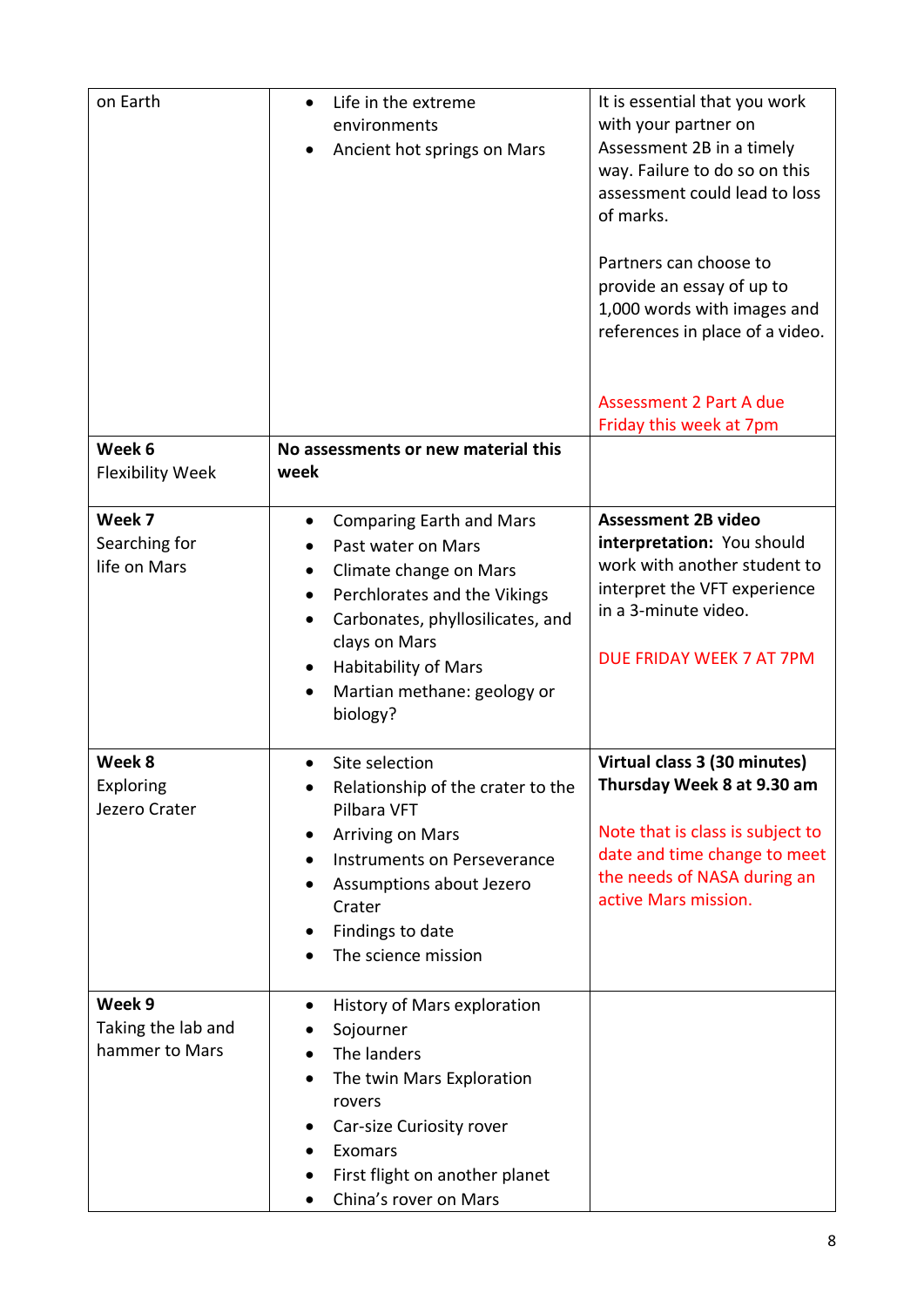|                                | UAE achieves orbit around Mars                                                                                                                                                                                                                                                          |                                                                                                                                                                                                                                                                                                                                                                        |
|--------------------------------|-----------------------------------------------------------------------------------------------------------------------------------------------------------------------------------------------------------------------------------------------------------------------------------------|------------------------------------------------------------------------------------------------------------------------------------------------------------------------------------------------------------------------------------------------------------------------------------------------------------------------------------------------------------------------|
| Week 10<br>Jezero to the stars | How scientists develop a search<br>$\bullet$<br>strategy<br>Considering Earth analogues<br>Searching primary and<br>secondary literature on Jezero<br>Crater<br>Implications of finding a second<br>genesis of life<br>Implications for searching for<br>life elsewhere in the universe | Essay assessment 3 (2,000 to<br>2,500 words excluding<br>references): Using the<br>instruments onboard<br>Perseverance, students<br>suggest where and how the<br>rover might find evidence of<br>past life on Mars and consider<br>the implications for looking<br>for life elsewhere in the solar<br>system and beyond.<br>DUE SUNDAY AT THE END OF<br>WEEK 10 AT 7PM |

### **7. Referencing and academic integrity**

**Referencing** is a way of acknowledging the sources of information that you use to research your assessments. You must provide a reference whenever you quote or paraphrase someone else's words, ideas, or research. Not referencing in these circumstances is called plagiarism. If you are not certain of what plagiarism is then go to this UNSW link [<https://student.unsw.edu.au/plagiarism>](https://student.unsw.edu.au/plagiarism).

This course uses APA referencing style. Further information about referencing styles can be located at [<https://student.unsw.edu.au/referencing>](https://student.unsw.edu.au/referencing) and for APA style, here [<https://student.unsw.edu.au/apa>](https://student.unsw.edu.au/apa).

Academic integrity is fundamental to success at university. Academic integrity can be defined as a commitment to six fundamental values in academic pursuits: Honesty, trust, fairness, respect, responsibility, and courage. At UNSW, this means that your work must be your own, and this includes all forms of cheating. UNSW takes academic integrity very seriously, and there are serious consequences if your work is found to be not your own, including using the work of others without referencing.

The Conduct and Integrity Unit provides further resources to assist you to understand your conduct obligations as a student:<https://student.unsw.edu.au/conduct>

#### **8. Special consideration**

You should not undertake an assessment if you are not fit to do so. This may extend beyond issues relating to your physical and mental health. This includes issues around the current pandemic. If you are uncertain about whether you qualify, the best tack is to apply for Special Consideration through your MyUNSW without hesitation. More information on Special Consideration can be found here: [<https://student.unsw.edu.au/special](https://student.unsw.edu.au/special-consideration)[consideration>](https://student.unsw.edu.au/special-consideration).

Equitable Learning Plan students must present their plan to me in Week 1. This is to enable